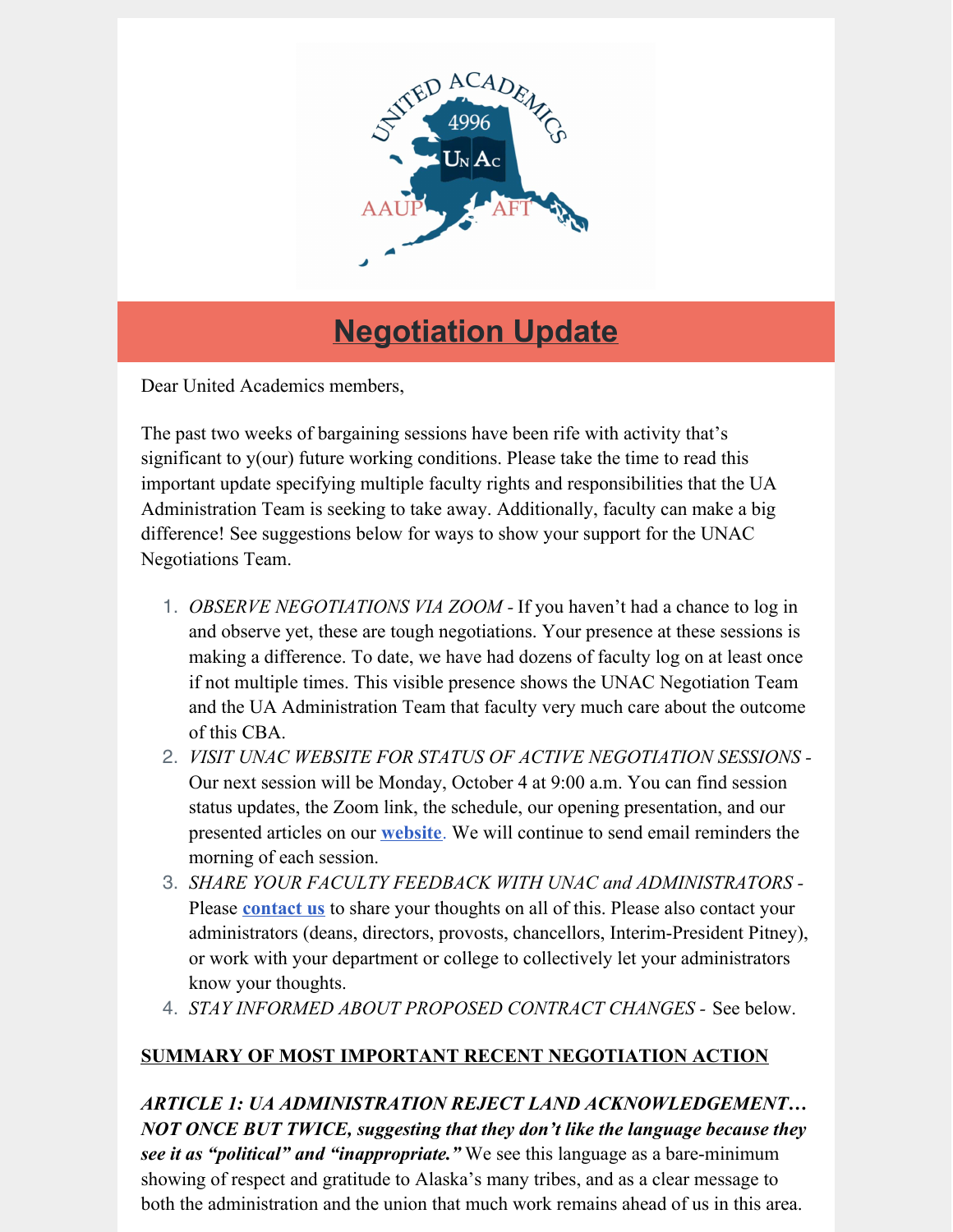Below is UNAC's proposed land acknowledgement:

*"The University Administration and United Academics jointly acknowledge that we live and work on Indigenous lands. We agree that our shared missions involve promoting and enhancing the knowledge of and respect for Alaska Native peoples and their status as federally-recognized, sovereign tribes. We recognize the responsibility of our institutions to include Alaska Native peoples in all domains of university work. We commit to cooperating with all members of the University of Alaska community to end systemic and institutional racism."*

#### *ARTICLE 2: UA ADMINISTRATION SEEKS TO WEAKEN SHARED*

*GOVERNANCE by presenting a counter proposal that would bar elected union representatives from serving in any shared governance capacity.* UNAC sees this as an active move to weaken shared governance. Despite current contractual obligations reflecting mutual endorsement, BOR policies that state otherwise, and NLRA warnings against discriminating for union activities, UA Administration seeks to add language that would ban faculty from participating in shared governance who hold elected union leadership positions. This would mean that any faculty member who serves either as a member of UNAC's Executive Board (President, Treasurer, Secretary, Organizational Vice Presidents) or a faculty representative on UNAC's Representative Assembly would be barred from being a Faculty Senator and from participating in any curriculum planning, assessment activities, and many other aspects of academic affairs.

On Monday (9/20/21), the UNAC Negotiation Team struck through the language added by the UA Administration's Team. Letting such a suggestion remain in Article 2 would be a true disservice to the principles of shared governance and to the health of our universities. It also brings into question the UA Administration's understanding of what shared governance is. In addition, such a ban on elected UNAC leaders participating in shared governance reflects a discriminatory practice by the UA administration that violates CBA article 17 and federal labor law.

## *ARTICLE 4: UA ADMINISTRATION DEMONSTRATES CLEAR ANTI-UNION SENTIMENT by seeking to minimize access to new hires and making the opt-in membership process duplicative on top of inef ectively administered.* The

Administration Team's counter-proposal to article 4 showed clear anti-union sentiment throughout. They don't want to allow any union presence at orientations, nor do they want to provide newly hired faculty with a membership form. They also don't want to provide the union office with a list of newly hired faculty, a standard practice in other, non-UA unions that we have long requested but not gotten. Further, they want to make all dues paying members fill out new membership forms with the expiration of each CBA on December 31. Currently, HR is late in processing just 33 new member forms, so they could not possibly handle processing 650-1000+ new membership forms in a timely manner over the holiday break.

*ARTICLE 6: UA ADMINISTRATION SEEKS TO STRIKE OUT KEY AAUP STATEMENTS REGARDING ACADEMIC FREEDOM AND TENURE, which are currently embedded in the CBA by mutual agreement and which are both widely accepted guiding documents for institutions of higher education in the U.S.* This is perhaps the most alarming suggestion by the UA Administration Team thus far.